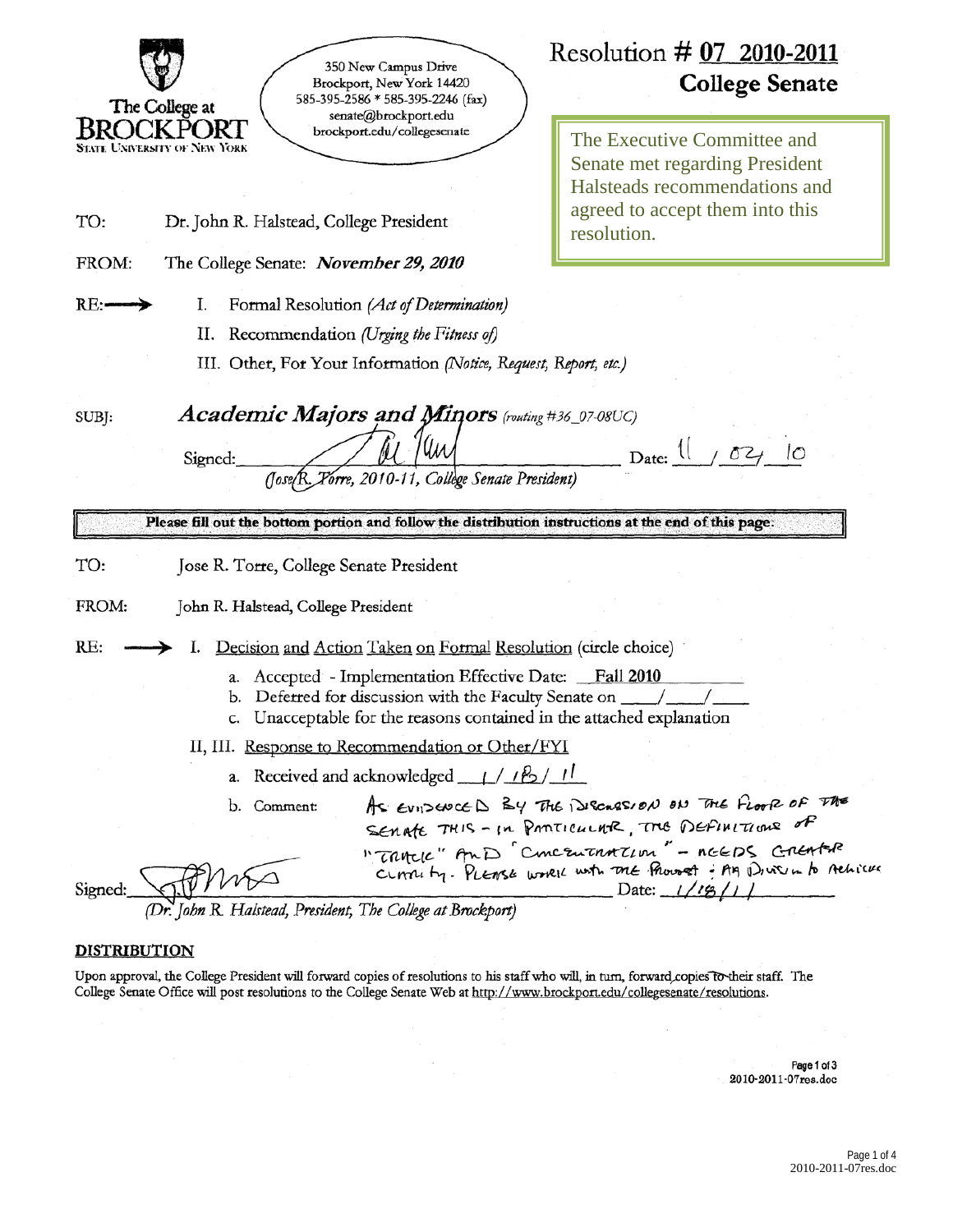#### Memorandum

Jose R. Torre, College Senate President To:

From: John R. Halstead, College President

Date: January 24, 2011

Resolution #07 2010-2011: Alternative Language for Academic Terminology Subi:

Respectively, here are some additional thoughts and suggested language that the College Senate might consider given my response on January 18, 2011 to the above Senate Resolution.

The recommendation from College Senate does not sufficiently delineate the difference(s) between tracks and concentration. You may recall that this discussion has been ongoing for more than two years and was taken up for the purpose of bringing consistency of use and clarity of definition. Yet even the most recent Senate discussion left many faculty and staff confused.

Tracks are required and concentrations are optional. The leadership from the Provost and the Division of Academic Affairs has come up with the following suggestions to the definitions approved by the Senate. We've used the track change option to highlight the difference between what was approved and what in our opinion would bring greater clarity to the definitions.

Track:

A required program of study within a major where more than one program of study exists.which enables a student to specialize in a subfield of a particular degree program. When present, a track must be designated as part of students' major requirements. Completed tracks are noted on the transcript.

Concentration:

A prescribed set of courses related to a discipline/disciplinesassociated with a major which students may select to take to provide a focus in an area of study according to interest and career goals. Students may complete a concentration as part of or in addition to their declared major. Completed concentrations are noted on the transcript.

I trust this will be helpful as you continue your deliberations today and at future Senate meetings.

cc: Provost Anne Huot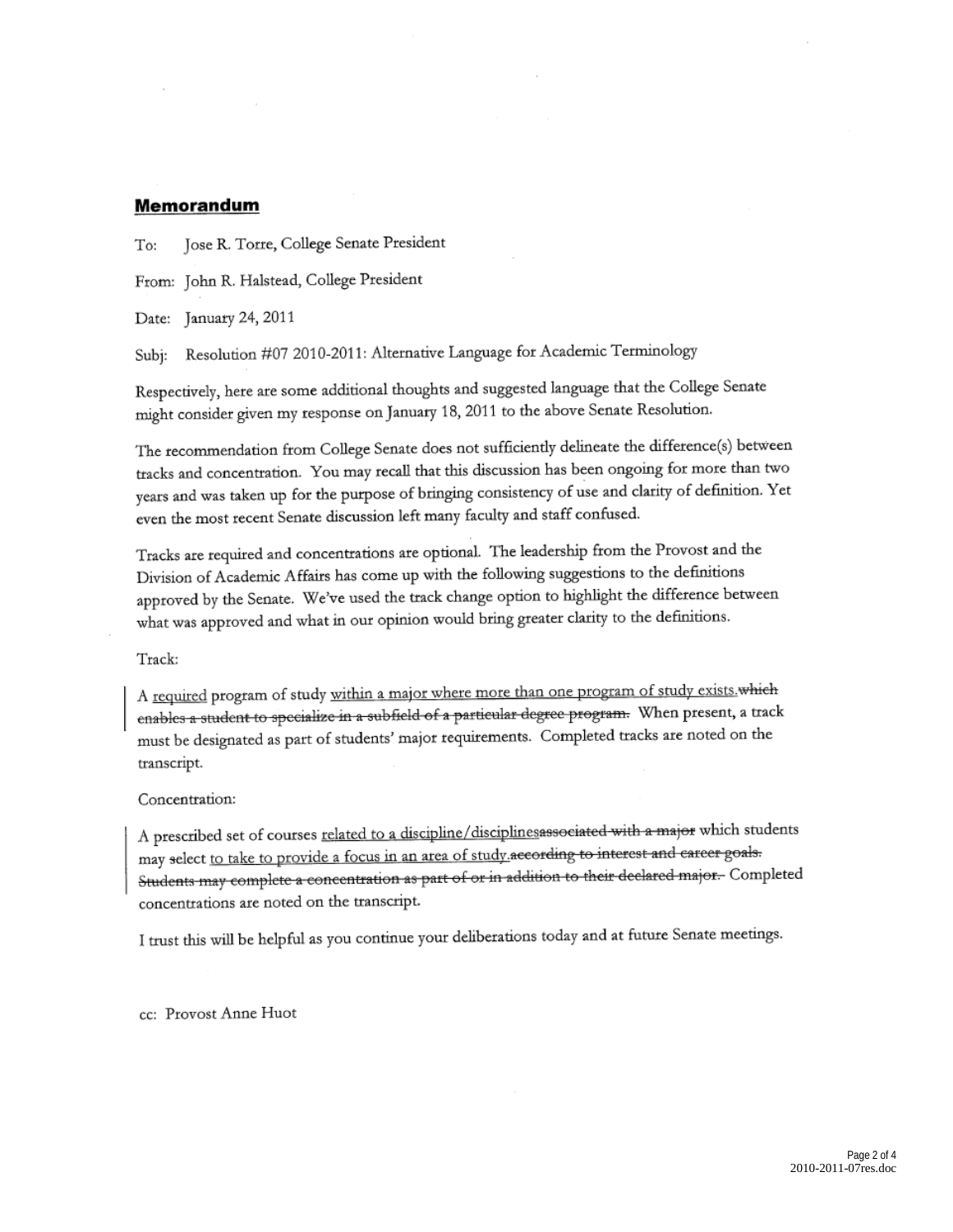### **COLLEGE SENATE OFFICE RESOLUTION PROPOSAL COVER PAGE**

**Replaces Resolution #**

\*\*Routing # assigned by Senate Office

### **DEADLINE FOR SUBMISSIONS: FEBRUARY 28**

Incomplete proposals or proposals received after the deadline may not be reviewed until next semester.

INSTRUCTIONS – please, no multiple attachments – each proposal must be submitted as one document:

- Submit only complete proposals. Include support letters from department chair and dean.
- Proposals must be prepared individually in Word format using committee guidelines (guidelines online).
- Fill out this cover page for each proposal and insert it electronically as the front page of your document. (available online at [www.brockport.edu/collegesenate\)](http://www.brockport.edu/collegesenate)
- Email whole proposal with cover page as one attachment to [senate@brockport.edu](mailto:fsenate@brockport.edu) and [facprez@brockport.edu](mailto:facprez@brockport.edu).
- All updates must be resubmitted to the Senate office with the original cover page including routing number.
- Questions? Call the Senate office at 395-2586 or the appropriate committee chairperson.

1. **PROPOSAL TITLE:** Please be somewhat descriptive, ie. *Graduate Probation/Dismissal Proposal* rather than *Graduate Proposal*. Academic Majors and Minors

#### **2. BRIEF DESCRIPTION OF PROPOSAL:**

Descriptions of Majors, Minors, Specialty/Tracks, Concentrations, and Certificates.

#### **3. ANTICIPATED EFFECTIVE DATE: Fall 2010**

**4. SUBMISSION & REVISION DATES:** PLEASE PUT A DATE ON ALL UPDATED DOCUMENTS TO AVOID CONFUSION.

| --<br>First Submission   | $ -$<br><i>Jpdated on</i>       | $\mathbf{r}$<br>Updated<br>oп | --<br>Jpdated on | $\mathbf{r}$<br>Updated on            |
|--------------------------|---------------------------------|-------------------------------|------------------|---------------------------------------|
| /16/08<br>4 <sub>1</sub> | 9/24/09<br>$\sqrt{F}$<br>Short) | 10/28/09                      | /13/10           | '10'<br><b>UCC</b><br>$/10$ by<br>11/ |

#### **5. SUBMITTED BY: (contact person)**

| $\sqrt{2}$     | Department                                 | Phone | Emau                    |
|----------------|--------------------------------------------|-------|-------------------------|
| Winnick<br>loe | $\sim$<br>Sport<br>Physical<br>Education & |       | winnick(a)brockport.edu |

#### **6. COMMITTEES TO COPY: (Senate office use only)**

| <b>Standing Committee</b>                                                                                | <b>Forwarded To</b>        | Date                                                               |  |  |  |
|----------------------------------------------------------------------------------------------------------|----------------------------|--------------------------------------------------------------------|--|--|--|
| _Enrollment Planning & Policies                                                                          | To Committee               | $4/16/08$ , $11/3/08$ , $9/24/10$                                  |  |  |  |
| Faculty & Professional Staff Policies                                                                    | To Executive Committee     | $11/3/08$ , $4/26/10$ , $10/26/09$ , $11/08/10$                    |  |  |  |
| General Education & Curriculum<br>Policies <sup>*</sup>                                                  | <b>GED</b> to Vice Provost |                                                                    |  |  |  |
| - Graduate Curriculum & Policies                                                                         | To Senate                  | $11/2/09$ , $5/3/10$ – deferred till fall, $11/15/10$ (first read) |  |  |  |
| __ Student Policies                                                                                      | To College President       | 12/3/10                                                            |  |  |  |
| xxUndergraduate Curriculum & Policies                                                                    | Other                      |                                                                    |  |  |  |
|                                                                                                          | REJECTED -WITHDRAWN        |                                                                    |  |  |  |
| <b>NOTES:</b>                                                                                            |                            |                                                                    |  |  |  |
| 10/0/200 Channel mode north Consultor Committee. The Construction of search of this descended by 11/0/00 |                            |                                                                    |  |  |  |

*10/26/09 Changes made per the Executive Committee. The Senate will vote on page 2 of this document on 11/2/09.* 12/28/07-original proposal rejected by the College Senate Executive Committee. *4/13/2010Update received from Undergraduate Curriculum Committee on 4/13/2010*

*5/3/10 minutes indicate that this has been deferred until Fall 2010.*